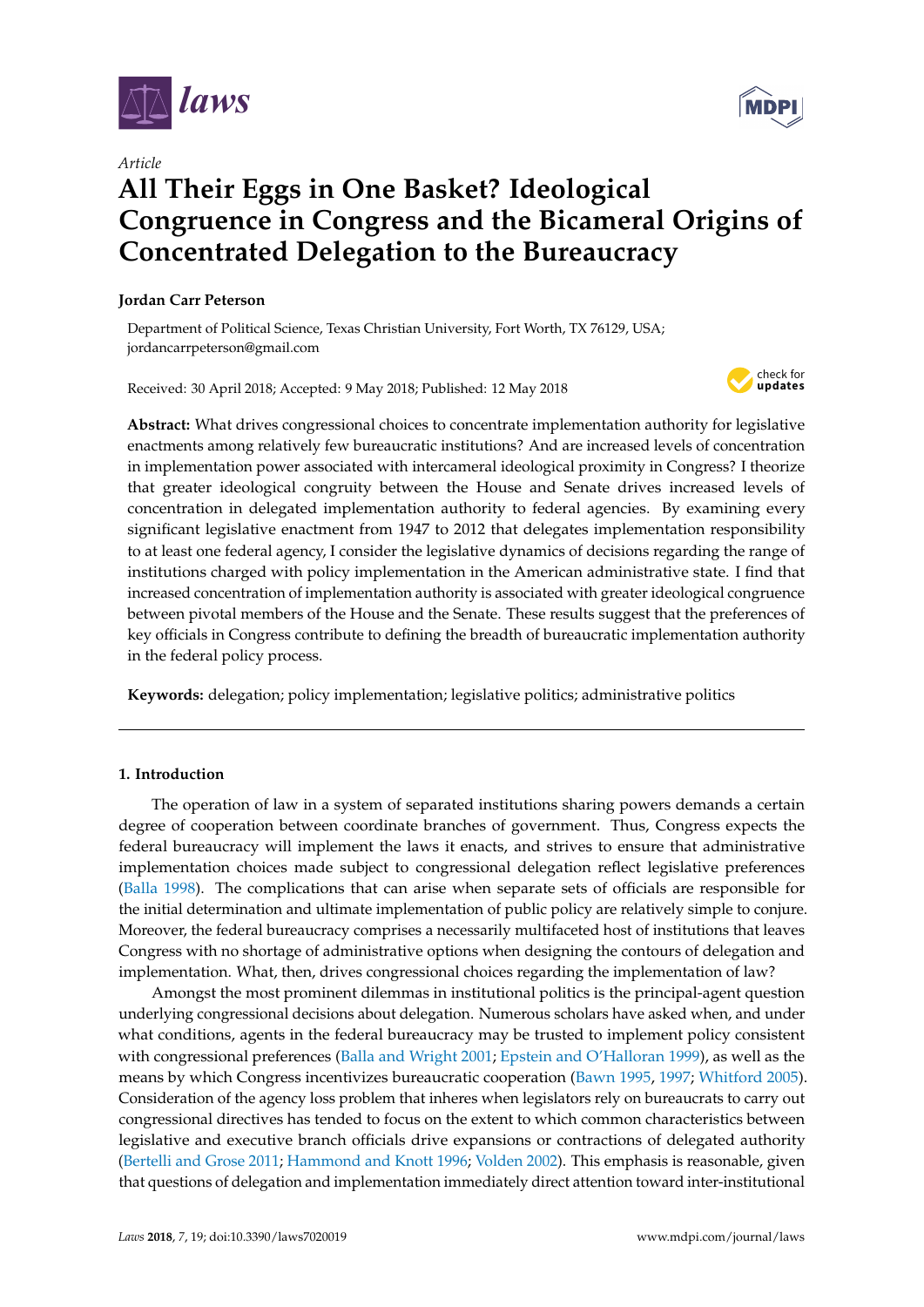relationships. In this article, however, I approach the congressional implementation dilemma in a manner that underscores instead the intra-legislative dynamics of delegation by offering an analysis of congressional delegation to the bureaucracy that centers on political conditions in the legislature itself. I seek primarily to answer two questions: (1) when does Congress concentrate implementation authority in fewer administrative agencies?; and (2) are legislative choices regarding the concentration of delegated authority driven by the congruence of intercameral ideological preferences?

I argue and find that when Congress enacts laws delegating implementation authority to the bureaucracy, legislators concentrate implementation powers in fewer agencies given greater levels of ideological congruence between pivotal actors in the House and Senate, respectively. I posit that increased concentration under such circumstances is driven by an expectation that legislators prefer to share responsibility for policy choices with as few other officials as possible under conditions of intercameral ideological proximity. By examining every significant legislative enactment that delegates authority to at least one administrative agency from 1947–2012, I am able to consider laws enacted under a wide variety of political, social, and economic circumstances. This analysis borrows elements from the theoretical framework of pivotal politics [\(Krehbiel](#page-13-7) [1998\)](#page-13-7), and to my knowledge, this is the first article to consider how the bicameral nature of congressional politics impacts questions of concentrated delegation and implementation responsibilities in the bureaucracy. Likewise, my analysis includes a novel independent variable to examine this question that measures intercameral ideological proximity.

As political and technological circumstances lead to increasingly expansive bureaucratic influence over the implementation of federal policy, there is growing normative concern regarding the origins and scope of administrative authority [\(Hill](#page-13-8) [1991\)](#page-13-8). The analysis presented here is intended to supplement existing conceptions of how the bureaucratic responsibility to implement federal law is distributed by examining the legislative origins of concentrated administrative implementation powers. My findings suggest that intercameral ideological proximity results in more concentrated delegation choices, thereby reducing the number of administrative agents responsible for implementing public policy.

#### **2. An Exception to the Rule: Concentrated Authority in American Government**

Scholars of American institutional design typically emphasizes the degree to which public authority in American government is distributed among many actors and institutions. Such emphasis reflects a system characterized by both vertical (e.g., [McCann](#page-14-2) [2016\)](#page-14-2) and horizontal (e.g., [Epstein and O'Halloran](#page-13-2) [1999\)](#page-13-2) fragmentation of policy-making power, which is shared between national and state governments, and between legislative, executive, and judicial institutions [\(Barnes](#page-13-9) [2007\)](#page-13-9). In this article, instead of positing a theory regarding the fragmentation of public authority, my intention is to reformulate the usual analysis by offering a theory about the limits of widely-dispersed policy-making power. By contrast, I consider the extent to which constraints on fragmented authority are themselves determined by aspects of institutional design, and in particular how those limits relate to the bicameral dynamics of American legislative politics.

There is a long tradition of scholarship in legislative politics that examines the methods and effectiveness of congressional attempts to exert control over the bureaucracy. Such research tends to examine the institutional tools at the legislature's disposal to mitigate the problem of agency loss after implementation authority is delegated to administrative agencies. Congress can influence agencies' composition, function, and capacity by an assortment of means, such as the employment of congressional oversight committees [\(Weingast and Moran](#page-14-3) [1983\)](#page-14-3), the legislative role in the nomination and confirmation process for political appointees [\(Moe](#page-14-4) [1985\)](#page-14-4), allocational decisions in the federal budget [\(Fenno](#page-13-10) [1966;](#page-13-10) [Wildavsky](#page-14-5) [1964\)](#page-14-5), and the enactment of statutory delegations of authority to bureaucracy, including the enabling statutes that create agencies in the first place [\(Frug](#page-13-11) [1984;](#page-13-11) [Noah](#page-14-6) [2000\)](#page-14-6). The nature of these delegation choices may also be impacted by the employment of so-called "dual" delegation attending delegatory decisions in Congress, first to substantive congressional committees and then to administrative agencies [\(DeShazo and Freeman](#page-13-12) [2003\)](#page-13-12), as well as (if conditionally so) by the electoral cross-pressures on legislators [\(Fox and Jordan](#page-13-13) [2011\)](#page-13-13). Other research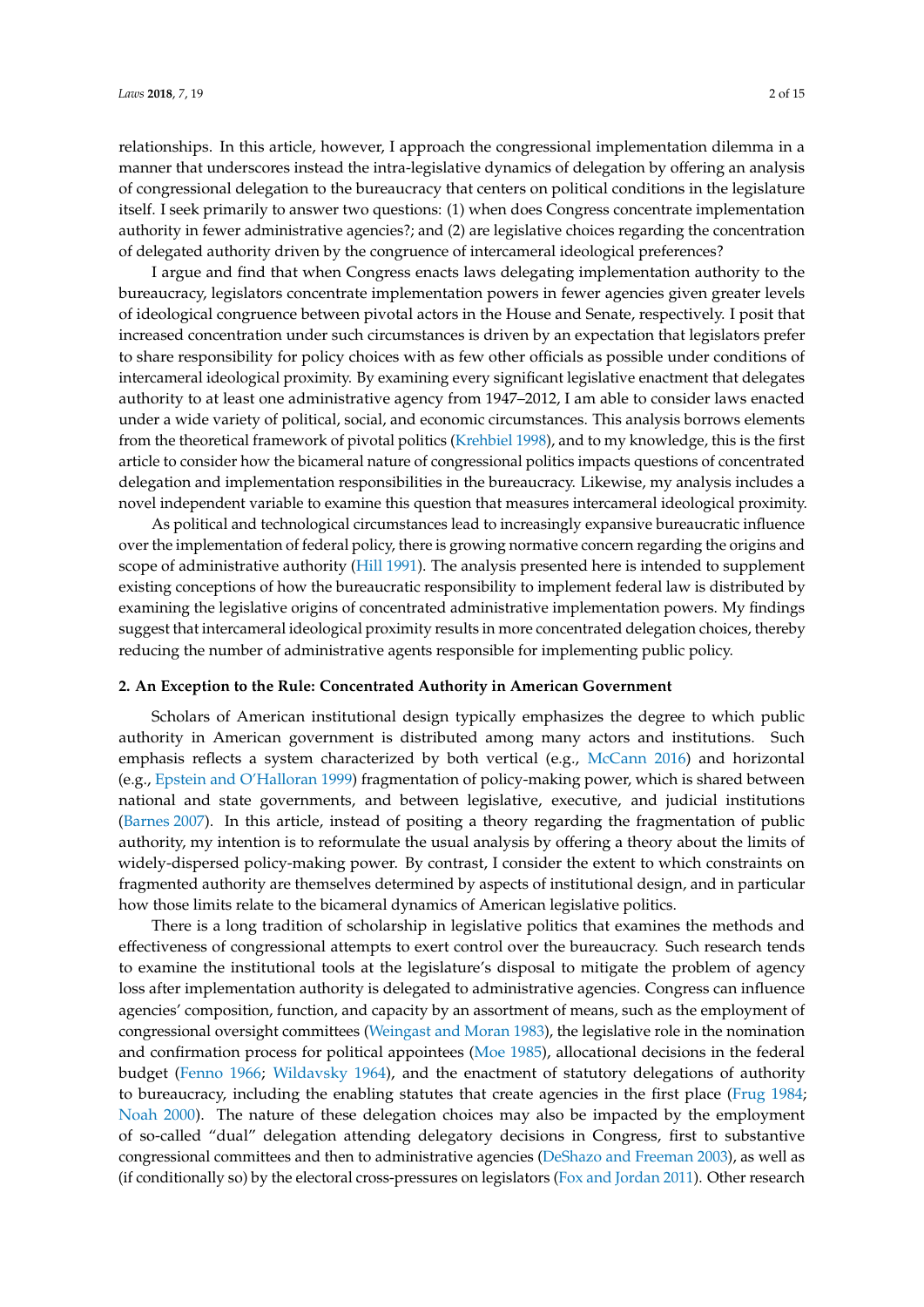has considered how agency-level factors and the risk preferences of delegating officials may undergird an informational rationale for legislative delegation to the bureaucracy [\(Bendor and Meirowitz](#page-13-14) [2004\)](#page-13-14), as well as how delegation may function as a corrective mechanism for governmental accommodation of policy drift [\(Callander and Krehbiel](#page-13-15) [2014\)](#page-13-15). As a general matter, the existing scholarship reflects the wide range of oversight mechanisms available in the principal-agent relationship between legislatures and bureaucracies, as well as the different sorts of incentives bearing on legislators charged with making delegation choices [\(Holmstrom and Milgrom](#page-13-16) [1991\)](#page-13-16). Much existing research stands for the proposition that legislative efforts at incentivizing or inducing bureaucratic compliance are reasonably effective [\(McCubbins and Schwartz](#page-14-7) [1984;](#page-14-7) [Weingast](#page-14-8) [1984;](#page-14-8) contra [Carpenter](#page-13-17) [1996;](#page-13-17) [Wilson](#page-14-9) [1980\)](#page-14-9), and there is little disagreement regarding whether Congress at least occasionally attempts such efforts at management and direction vis-à-vis agencies with delegated authority.

Despite extensive attention paid to the mechanisms of inter-institutional influence discussed above, comparatively less consideration has been given to the possibility that Congress elects to concentrate or fragment delegated authority among federal agencies and bureaus as an instrument of political control. In this article, I consider a specific, important subset of delegation choices, and subsequently present an empirical analysis that reflects a test of my theory regarding the scope of delegated authority among significant congressional enactments. There are, moreover, several notable exceptions to the general lack of work on concentration of delegated authority. While they consider bureaucratic insulation, rather than concentration or fragmentation as such, [Epstein and O'Halloran](#page-13-2) [\(1999\)](#page-13-2) examine delegation choices and find that Congress is more likely to delegate implementation authority to the bureaucracy "in exactly those areas where the political advantages of doing so outweigh the costs" (p. 232), and announce a variety of political conditions under which broadly delegated authority becomes more likely. Likewise, [Lewis](#page-14-10) [\(2003\)](#page-14-10) examines the politics of agency design and insulation from a presidential perspective and contrasts the motivations of the chief executive with those of legislators making delegation choices, arguing that Congress and the President are in an ongoing tug of war for political control of the bureaucracy. In other, more recent work, [Farhang and Yaver](#page-13-18) [\(2016\)](#page-13-18) consider questions of concentration and fragmentation directly by examining congressional delegations to the bureaucracy from 1947–2008 and find that fragmentation of delegated power is more likely given conditions of divided party government across both chambers of Congress and the Presidency. Here, alternatively, I present a theory that builds on prior theories of bureaucratic insulation and fragmented delegation regarding the conditions under which Congress concentrates implementation authority in fewer agencies, explicitly informed by the intra-legislative dynamics of intercameral ideological proximity. As opposed to the existing research that has tended to approach questions of delegation by considering intercameral dynamics only to the extent that they bear on binary definitions of unified or divided government, I employ a deliberately intercameral approach that considers whether ideological congruence between the chambers of a bicameral legislature in a separation of powers system results in laws that concentrate authority in fewer bureaucratic institutions. These theoretical developments motivate my explanation of how closer proximity of intercameral ideological preferences is positively associated with concentration of implementation authority among bureaucratic institutions. This mode of analysis permits me to make a series of inferences about the degree to which concentration of authority in American law, however rare, is driven by the ideological composition of Congress.

## **3. Intercameral Ideological Congruence and Concentrated Delegation**

Two legislative enactments with significant allocational consequences serve broadly to illustrate the question motivating this article. Although there exist differences in the temporal and political circumstances surrounding the enactment of both laws, they nevertheless serve to animate how Congress structures the implementation of federal policy in manners that go unexplained by existing theories regarding the conditions under which legislators concentrate or fragment implementation authority. On 24 March 1948, the House concurred in the Senate's final amendments to H.R. 4790, a bill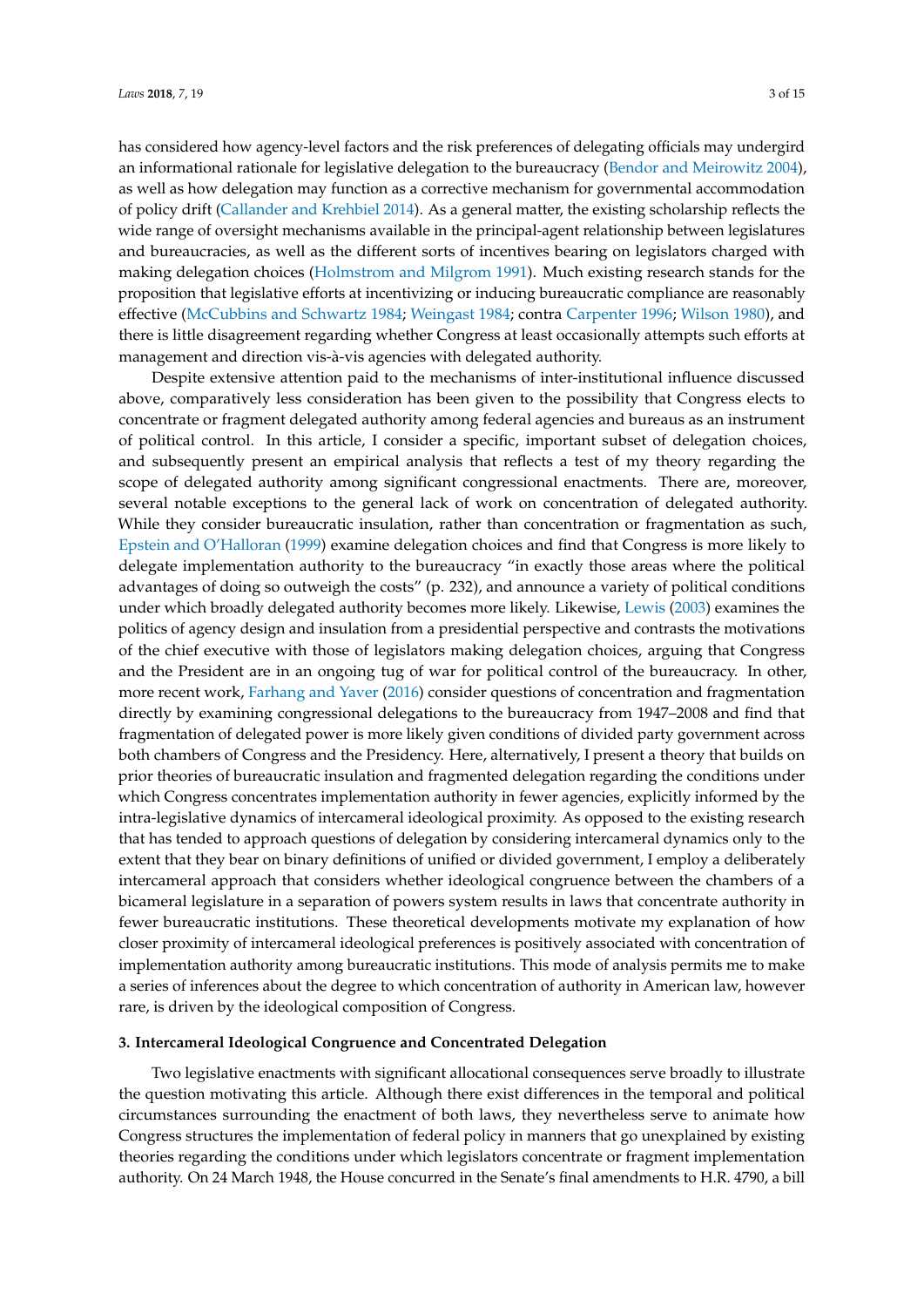otherwise known as the Revenue Act of 1948, which had passed the Senate two days prior. Ultimately enacted via an override of President Truman's veto, the legislation ordered decreases to individual rates in the Internal Revenue Code, and provided for several additional tax exemptions [\(Tempalski](#page-14-11) [2006\)](#page-14-11). In crafting this legislation, designed to relieve the collective tax burden as demand for military spending waned after the end of the Second World War, Congress formulated an implementation scheme that relied only on cooperation by the Department of the Treasury [\(Yang](#page-14-12) [2007\)](#page-14-12). Nearly six decades later, on 1 February 2006, the House agreed to the final version of S. 1932, styled the Deficit Reduction Act of 2005. This sweeping legislation also resulted in adjustments to federal spending levels, primarily by modifying coverage structures in the Medicaid and Medicare programs [\(Wilson](#page-14-13) [2007\)](#page-14-13). In delegating authority to implement this bill, by contrast, Congress spread responsibility for its execution across some thirteen federal agencies. Why did the congressional approach to delegating implementation powers differ so dramatically between these two enactments?

Attempting to account for such variation in the distribution of delegated authority by examining whether there was unified or divided government across the chambers of Congress and the Presidency proves insufficient. Here, I offer a theory that considers how intra-legislative factors bear on delegated implementation authority across the bureaucracy broadly. Whereas prior research suggests that divided government drives the fragmentation of delegated implementation power, in this instance, implementation authority was concentrated in only one federal agency by the Revenue Act of 1948—under conditions of divided government—while such responsibilities were fragmented across thirteen agencies despite unified government when the Deficit Reduction Act of 2005 was enacted. This binary conception of divided versus unified government, however, neglects to take into account the possibility of ideological heterogeneity within party caucuses in Congress. For example, despite party control of government being divided between Republicans in the Eightieth Congress and Democratic President Truman in 1948, the pivotal legislators in the House and Senate were reasonably similar in ideology—in fact, based on a comparison of scores that use legislators' roll call votes to estimate their ideological preferences [\(Poole and Rosenthal](#page-14-14) [1985\)](#page-14-14), the ideological "distance" between pivotal legislators in the House and Senate during the Eightieth Congress was the fifth smallest of the thirty-three sessions of Congress from 1947–2012. Contrarily, when the Deficit Reduction Act of 2005 was enacted, the ideological space between the House and Senate was relatively substantial—the fourth largest of any Congress during the time period examined here—despite the Republicans controlling both chambers of Congress and the Presidency. This anecdote suggests that intercameral ideological congruity may be an important factor in predicting the distribution of delegated implementation authority in federal statutory design.

I theorize that greater proximity in ideology between the House and the Senate will be associated with increased concentration in policy implementation authority. This builds on existing work by considering how intra-legislative institutional forms affect the extra-legislative construction of federal policy. Congressional choices regarding delegation to the bureaucracy usually implicate assumptions about legislative attempts at political control, animated by principal-agent concerns and the potential for agency loss, or other considerations bearing on legislators such as the electoral incentive. Additionally, there have been a number of social and economic developments that manifest politically in changes in the incentive structure for legislators to delegate policy authority to administrative agents. For example, the expansion of bureaucratic authority during the twentieth century altered the political opportunity structure for legislative delegation in a manner that requires any empirical consideration of delegatory choices to account for the possibility that such choices are timebound. Further, the growth of federal authority more generally may impact how Congress chooses to design the implementation of policy regimes. Here, while I am unable to consider how characteristics of individual agencies may impact delegation choices as I analyze delegatory decision-making at the level of the congressional enactment, I examine broadly how implementation powers are concentrated or fragmented across bureaucratic institutions. I argue that concentrating implementation authority in fewer administrative agencies and bureaus provides Congress with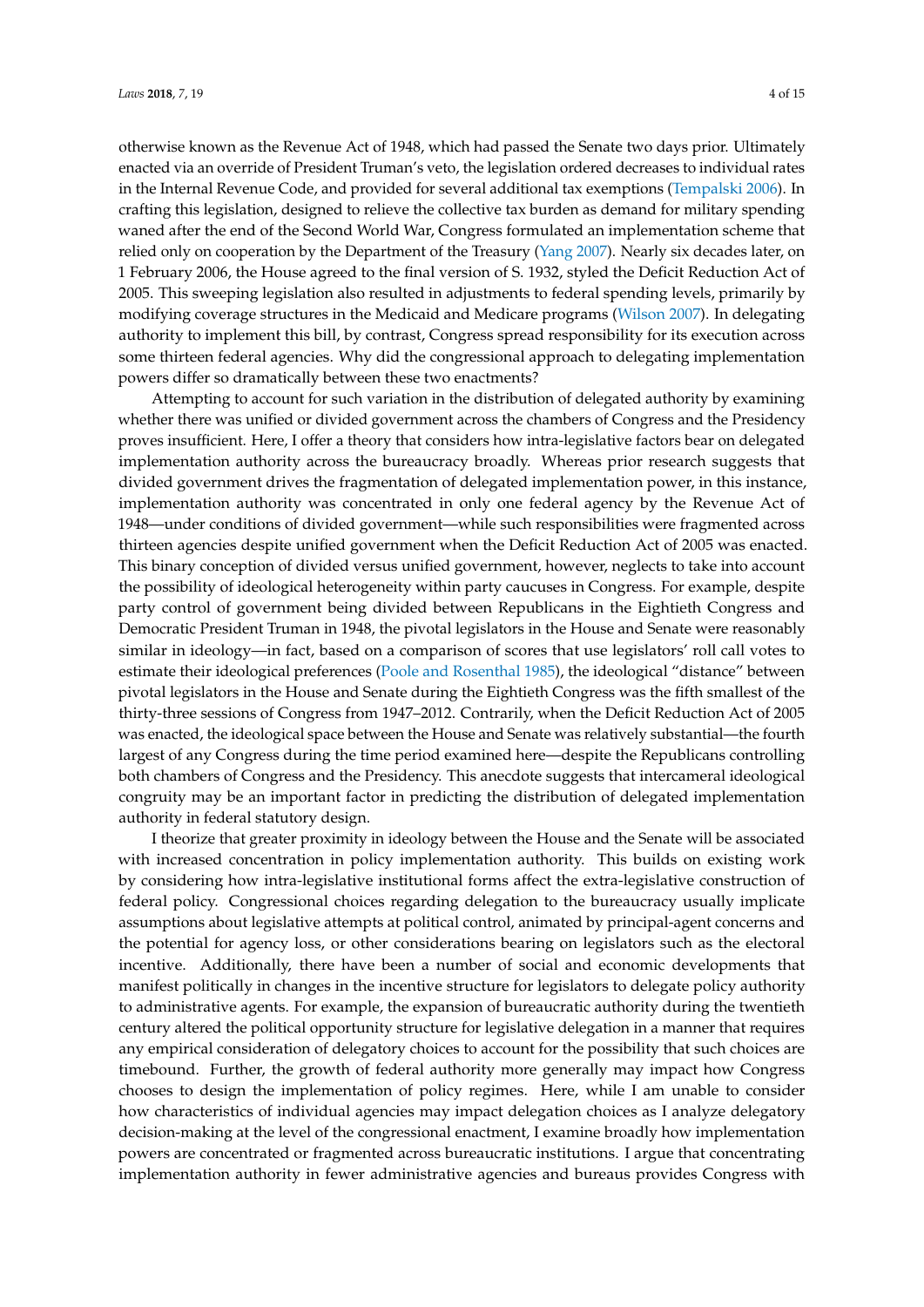an institutional means for minimizing agency loss. The fewer bureaucrats there are responsible for implementing enacted congressional directives, the fewer opportunities there can be for ideologically or politically recalcitrant administrators to frustrate the purposes of legislative programs. In essence, each bureaucratic institution to which Congress delegates some measure of implementation power when designing legislation functions as a sort of veto player with profound (if non-absolute) influence over the likelihood that policy regimes operate as Congress originally intended. As a result, and because reliance on the bureaucracy to execute at least some features of legislation is virtually unavoidable when governing in the modern administrative state, legislators seeking to ensure that enacted policies are implemented consistent with their own preferences must find ways to write laws that maximize favorable compliance outcomes among bureaucratic recipients of delegated authority. Reducing the number of potentially nonacquiescent administrators by concentrating implementation powers in fewer agencies represents one such legislative tactic. Although situated alongside existing determinants of concentrated implementation authority, my theory contends that intercameral ideological congruence explains some portion of delegated authority to the bureaucracy

My theory posits, however, that there exist political constraints—internal to the legislature itself—on the conditions under which legislators in a bicameral institution will express a willingness to concentrate implementation authority for enacted programs. This argument of mine relies heavily on the theoretical framework of pivotal politics [\(Krehbiel](#page-13-7) [1998\)](#page-13-7), which suggests that it is the distribution of ideological preferences within (and, by extension, across) institutions—along with those institutions' decision rules—that determines their policy outputs. According to the theory, pivotal actors are those at the ideological "tipping points" within the institution, whose preferences determine the collective policy preference for the body. For the purposes of this article, I consider only the preferences of pivotal actors in Congress in keeping with the approach taken in other inter-institutional contexts that do not employ the preferences of the President in their analysis of legislative decision-making (see, e.g., [Menounou et al.](#page-14-15) [forthcoming\)](#page-14-15). According to my argument, and all else equal, enacted legislation will probably be closer to the ideological preference of the pivotal member of one chamber given increased proximity between that member's ideal point and the ideological preference of the pivotal member in the *other* chamber. To express this more concretely, it is more likely that legislation will contain conservative (or moderate, or liberal) policy enactments if the pivotal members in both chambers of Congress are conservative (or moderate, liberal) than otherwise. Because, then, pivotal legislators in a bicameral system are ultimately more likely to prefer policy outcomes given minimal ideological distance between themselves and pivotal legislators in the corresponding chamber, it follows that legislators operating under such conditions of ideological proximity would view agency loss resulting from unsatisfactory policy implementation by bureaucrats more negatively than were the policies more remote from the legislators' preferences. Indeed, facing the enactment of laws that specify policy programs they regard as suboptimal, legislators may even positively anticipate the chance of agency loss at the hands of the bureaucracy and seek to avoid concentration of implementation powers. These considerations should motivate members of bicameral legislatures to concentrate authority delegated to the bureaucracy among fewer agencies—i.e., to "put all their eggs in one basket"—given ideological congruence between the two chambers.

The notion that legislators will concentrate implementation authority more frequently under conditions of minimal intercameral ideological distance is not intended to diminish the importance of the ongoing inter-institutional dynamics inherent in congressional efforts to design legislation that the executive branch is willing and able to implement and that withstands judicial scrutiny. Instead, however, I seek to offer an additional explanation for the legislative construction of bureaucratic authority that is internal to the legislature itself. By focusing on the bicameral origins of concentrated delegation by Congress, I establish a theoretical connection between the ideological proximity of the legislature's two chambers and the designated scope of delegated implementation authority that suggests close congressional management of administrative power. Likewise, the theory and analysis presented here are not intended to negate or refute the possibility that there exists a panoply of concerns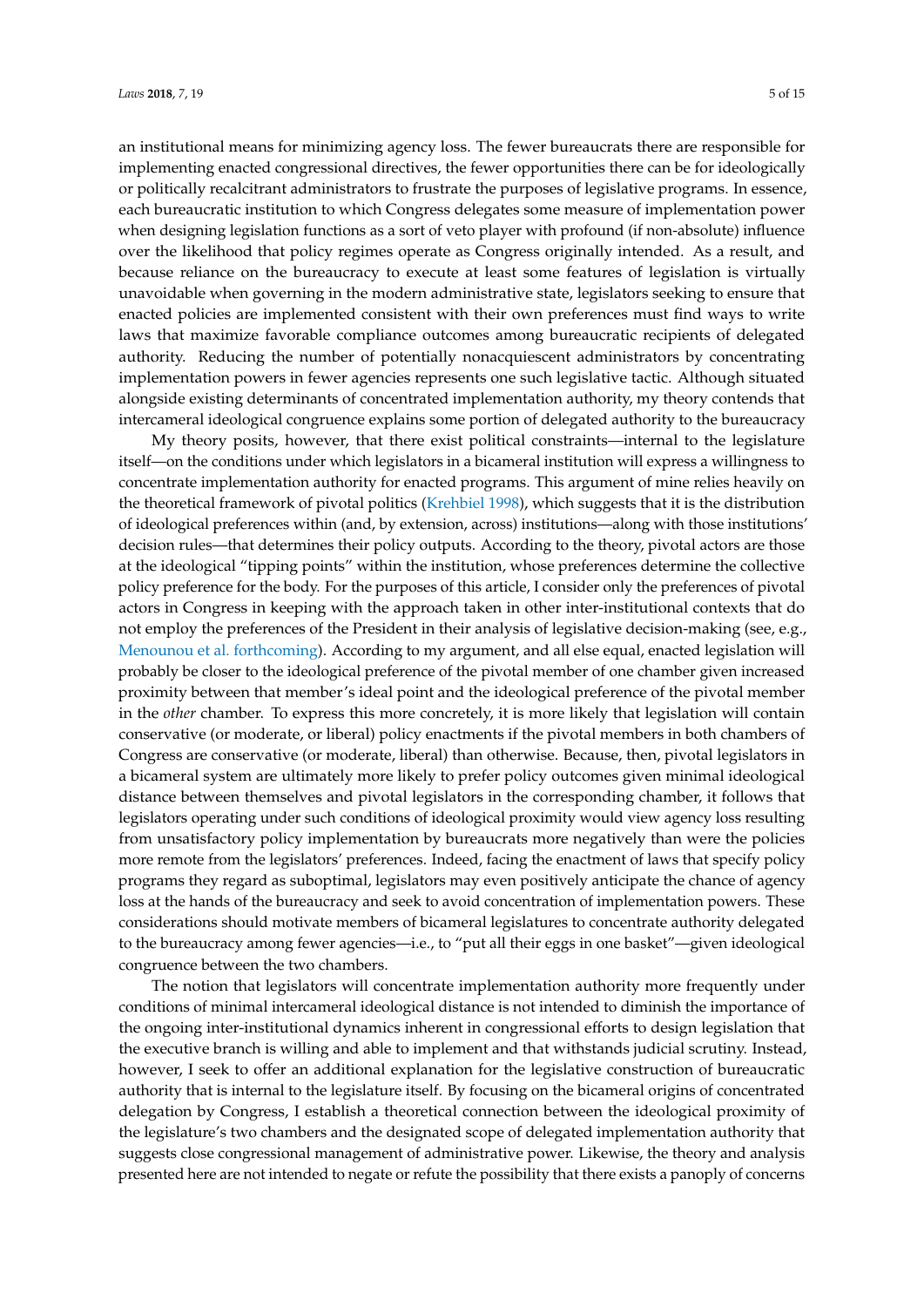that influence legislative decisions whether and how to delegate authority to the bureaucracy. For instance, legislators might consider the availability of oversight mechanisms, specificities and strictures of the administrative process, the ideology of bureaucrats responsible for implementation, the type of policy at issue, and the institutional design of the administrative body. These factors doubtless impact the legislative design of administrative implementation authority, and a theory of how intercameral ideological congruence leads to concentrated bureaucratic implementation power does nothing to theoretically diminish their importance. Further, I do not contend that the partisanship or preferences of officials in the executive or judicial branches are irrelevant for determining the conditions under which the bureaucracy's responsibility to execute laws will be either concentrated or diffuse. Rather, the theory implies that certain contours of the bureaucracy's implementation authority are circumscribed prior to coming out of the proverbial starting gate by legislators concerned with ex ante bureaucratic delegation, to the extent they are determined by the relative distribution of ideological preferences among legislators choosing which and how many agencies will carry enacted laws into effect.

To empirically assess this conceptualization of the association between intercameral ideological proximity and concentration of implementation authority in bureaucratic institutions, I develop the following testable expectation based on the observable implications of the theory. The expectations are summarized in the *intercameral ideological congruence hypothesis*:

**Intercameral Ideological Congruence Hypothesis**: As the ideological distance between the House median and the Senate filibuster pivot more remote from the House median increases, the more agencies will be responsible for implementation authority in each instance of enacted legislation.

This hypothesis sets out the measurable consequences of my theory, and seeks to establish clearly the connection between intercameral ideological proximity in Congress and the concentration of implementation power in federal agencies. In the following section, I describe the empirical tests I employ before presenting the results of the analysis.

#### **4. Data and Methods**

To test my expectations regarding intercameral ideological congruence and concentration of policy implementation authority, I estimate several iterations of a Poisson regression model that examines the association between ideological proximity and the distribution of implementation authority across federal agencies. Poisson regression is methodologically appropriate for a countable dependent variable with a low arithmetic mean [\(Coxe et al.](#page-13-19) [2009\)](#page-13-19). The unit of analysis is at the level of the individual enacted law, and my sample includes all legislation from [Mayhew'](#page-14-16)s [\(2005\)](#page-14-16) dataset of important congressional enactments from 1947–2012.<sup>1</sup>

The dependent variable, *Number of Agencies with Implementation Authority* ( $\mu$  = 5.89) measures the number of federal agencies to which Congress has delegated implementation authority for each law in my sample. For the purposes of assessing the expectations suggested by my theory, legislation in which Congress has delegated implementation authority to more agencies is considered less concentrated, while legislation in which implementation power is delegated to fewer agencies is considered more concentrated. Descriptive statistics related to the dependent variable appear in Table [1](#page-6-0) below. In this table, I also include the percentage of laws from my sample delegating to each of the fifteen agencies to which Congress most frequently delegated implementation authority across my sample.

The dependent variable has been calculated as follows: I searched for and located each reference delegating authority to federal agencies in the text of each law in the sample, then added together the number of cabinet departments responsible for implementation and the number of independent

<sup>1</sup> Mayhew's data regarding significant legislation continue to be updated post-publication and publicly available at [http:](http://campuspress.yale.edu/davidmayhew/datasets-divided-we-govern/) [//campuspress.yale.edu/davidmayhew/datasets-divided-we-govern/.](http://campuspress.yale.edu/davidmayhew/datasets-divided-we-govern/)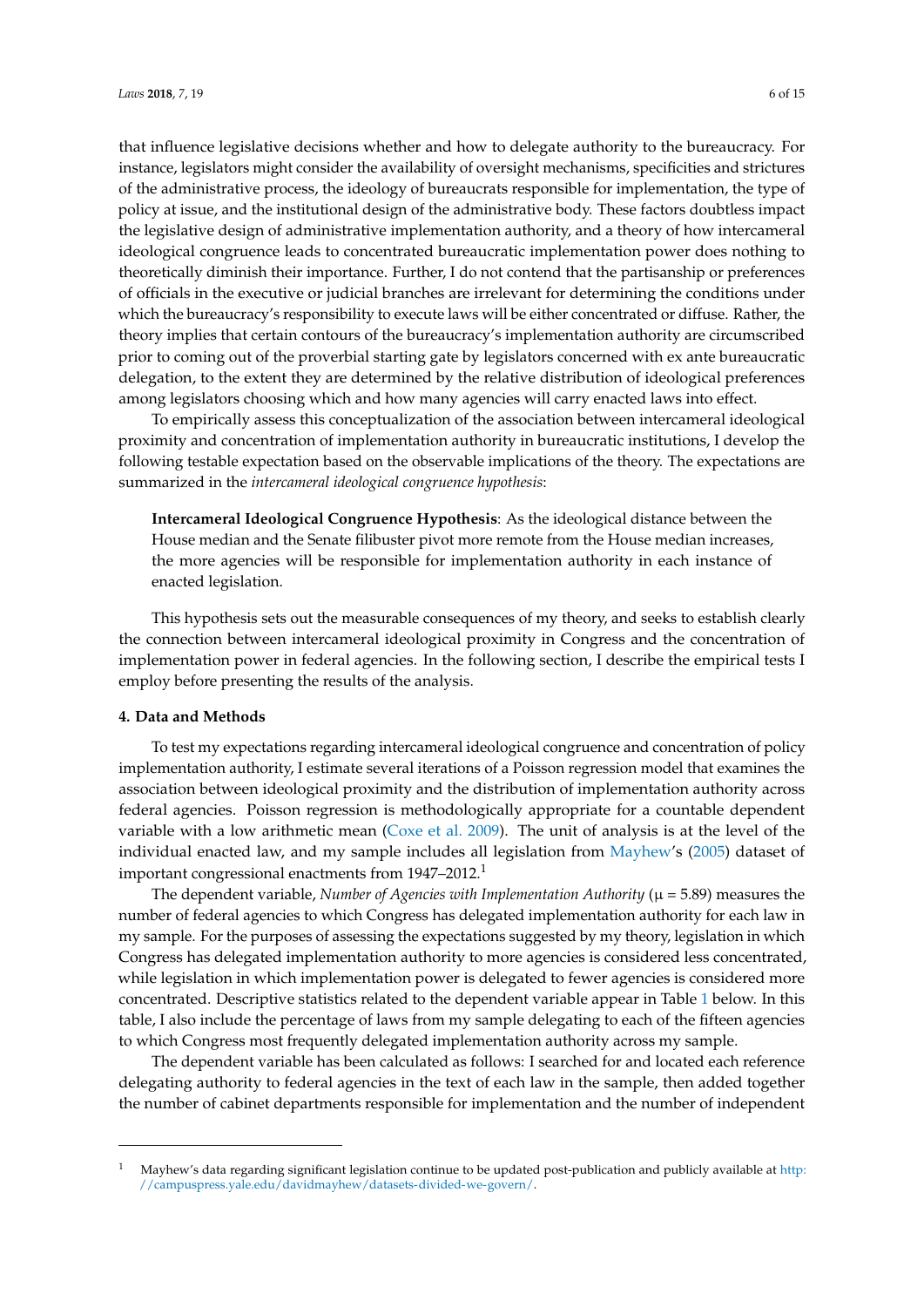agencies and other non-cabinet bureaus granted implementation authority. This involved performing a full text search of each law and searching for the words administration, agency, bureau, board, commission, department, and secretary (as well as sublexical constituent parts and variants of such words like "administr-" in order that the search captures references to administrators as well as administrations). I then counted the number of mentions of all these institutions (cabinet departments, independent agencies, and non-cabinet bureaus) receiving delegated authority to create the dependent variable. As such, this variable reflects the number of administrative agencies (at the cabinet level and otherwise) responsible for implementing policy. Because I coded delegation across the laws in this set by hand, I ensured that none of the references to agencies with delegated authority in the sample were "negative" mentions in which Congress was forbidding an agency from implementing policy or transferring implementation authority away from an agency or bureau. This approach differs from that in earlier work that counts both institutions and actors in measuring policy implementation authority [\(Farhang and Yaver](#page-13-18) [2016\)](#page-13-18), while data from other recent prominent studies of delegation account for the level of executive discretion in each federal law that delegates policy authority [\(Epstein and O'Halloran](#page-13-2) [1999\)](#page-13-2). These data are not publicly available but generally consider, as I do here, the distribution of implementation power across institutions as a baseline measure of concentrated delegation, but with a particular focus on constraints imposed by administrative procedures.

<span id="page-6-0"></span>

| <b>Total Laws in Sample</b>                 | 386      |
|---------------------------------------------|----------|
| Mean agencies delegated to per law          | 5.89     |
| Mean pages of text per law                  | 109      |
| Percentage of laws delegating to:           |          |
| Department of the Treasury                  | 48.9%    |
| Executive Office of the President           | 47.9%    |
| Department of Labor                         | 36.5%    |
| Department of Agriculture                   | 35.8%    |
| Department of Defense                       | 32.6%    |
| Department of Justice                       | 32.1%    |
| Department of Health and Human Services     | $28.0\%$ |
| Department of the Interior                  | 26.2%    |
| Department of Health, Education and Welfare | 23.3%    |
| Department of Transportation                | 18.7%    |
| Department of Commerce                      | 18.1%    |
| Department of Housing and Urban Development | 16.8%    |
| Department of State                         | 14.8%    |
| <b>Environmental Protection Agency</b>      | 14.5%    |
| Department of Homeland Security             | 12.2%    |

|  | Table 1. Summary statistics. |  |
|--|------------------------------|--|
|--|------------------------------|--|

The independent variable of interest, *Senate-House Distance*, is intended to measure the intercameral congruence of ideological preferences. This variable measures the absolute value of the difference between (1) the median first dimension DW-NOMINATE score in the House and (2) the first dimension DW-NOMINATE score of the pivotal Senator ideologically least proximate from the House median.<sup>2</sup> As discussed in the previous section, I expect that greater values of *Senate-House Distance* will be associated with delegation to more agencies, i.e., with less concentrated implementation.

I include several other independent variables to account for the political, administrative, and economic circumstances that might lead Congress to design legislation that concentrates

<sup>2</sup> From 1947–1975, the relevant Senator for this calculation would be the 67th in a given direction in a 100-member Senate, as the cloture rule required a two-thirds majority to end debate, whereas thereafter—once the cloture rule was modified to require a three-fifths majority—the relevant Senator is the 60th in a given direction. Prior to the admission of Alaska and Hawaii into the union in 1959, there were 96 Senators, during which time the pivotal Senator was the 64th.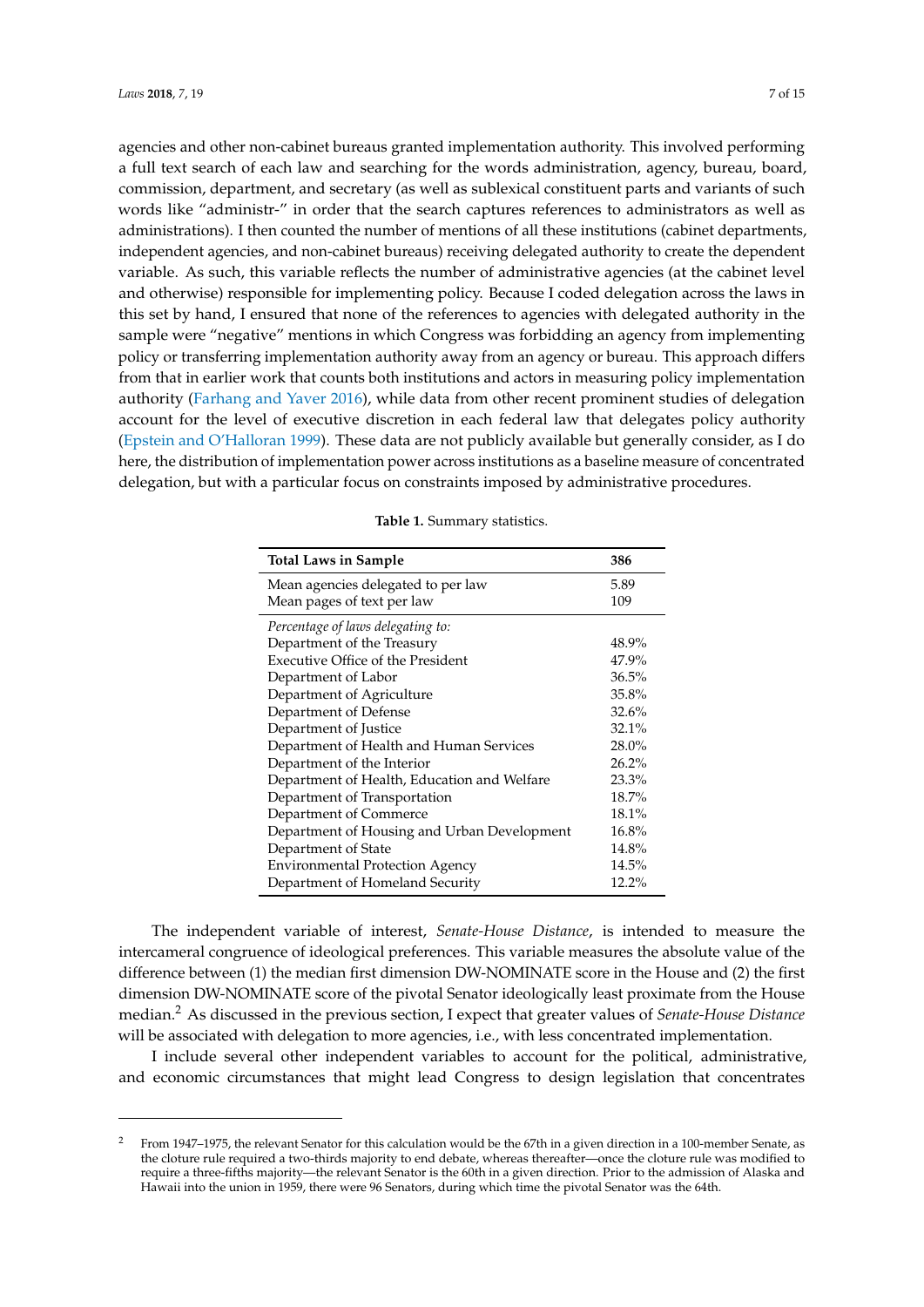implementation authority in fewer bureaucratic institutions. First, I include two aggregate measures of the partisanship in each chamber of Congress in each year to control for the possibility that members of one party or the other tend to favor concentrating implementation power in fewer agencies. These two variables are the *Democratic Percentage in the Senate* and the *Democratic Percentage in the House*, which are continuous measures of the percentage of seats held by Democrats in each chamber. Further, to account for the existing explanation that congressional choices whether to concentrate authority are driven by control of the elected branches of government by one party, I include a binary variable indicating whether there was *Unified Government* in each year, coded 1 if one party controlled the House, the Senate, and the Presidency, and 0 otherwise. This acknowledges the possibility that Congress will take into account the partisanship of the President when making choices regarding delegation to the bureaucracy.

I also include two variables related to the administrative circumstances surrounding each significant enactment in my sample. Because legislative choices about concentrated delegation may depend on the capacity of the executive branch to implement congressional directives, I include a variable representing the size of the *Executive Branch Workforce* during each year, which is the number of federal executive branch employees, measured in tens of thousands.<sup>3</sup> Likewise, to account for the clerical explanation that Congress delegates implementation powers to more agencies when laws are longer, I include a variable measuring the *Length of Legislation* in pages for each significant legislative enactment. $4$  Finally, to control for the possibility that Congress makes implementation decisions subject to economic constraints—and thus, delegates implementation authority to fewer agencies when macroeconomic circumstances are generally worse—I include a variable, *Debt per GDP*, which measures the United States' annual public debt as a percentage of the national gross domestic product for each year in my sample.

In addition to the primary version of the model described in the foregoing paragraphs, designated Model 1a in the results that follow, I estimate two additional iterations of the model that appear in the following section. In the first additional model, designated Model 1b, I include an interaction term to examine whether the effect of *Senate-House Distance* on concentrated versus fragmented implementation authority depends on partisan control of each chamber. This additional variable is designated *Senate House-Distance with Unified Congress* and is calculated by interacting *Senate-House Distance* with an indicator variable coded 1 if both chambers of Congress are controlled by the same party, and 0 otherwise. This will permit me to assess whether any effect of intercameral ideological congruence on concentration of implementation power is conditional on unified partisan control of the House and Senate. Last, in a second additional model, designated Model 1c in the table below, I include fixed effects for each decade in my sample, in order to account for any variation or patterns in concentration of implementation authority based on unobservable temporal characteristics. All three models also include fixed effects for the policy area governed by the legislation.

#### **5. Results: Intercameral Ideological Congruence Drives Concentrated Delegation**

The results of my analysis appear in Table [2](#page-9-0) below. Broadly speaking, these results offer strong support for the intercameral ideological congruence hypothesis. Across all three iterations of the model described in the preceding section, the primary independent variable *Senate-House Distance* is statistically significant, and greater levels of intercameral ideological congruence are associated with increased concentration of implementation authority. In other words, the more proximate the

<sup>3</sup> Data regarding executive branch civilian employment since 1940 are available from the Office of Personnel Management at [https://www.opm.gov/policy-data-oversight/data-analysis-documentation/federal-employment-reports/historical](https://www.opm.gov/policy-data-oversight/data-analysis-documentation/federal-employment-reports/historical-tables/executive-branch-civilian-employment-since-1940/)[tables/executive-branch-civilian-employment-since-1940/.](https://www.opm.gov/policy-data-oversight/data-analysis-documentation/federal-employment-reports/historical-tables/executive-branch-civilian-employment-since-1940/)

<sup>4</sup> For this variable, I employ the number of pages in the PDF version of each enacted public law, obtained through ProQuest's Legislative Insight database, accessible at [https://congressional.proquest.com/legislativeinsight/legislativeinsight.](https://congressional.proquest.com/legislativeinsight/legislativeinsight) The inclusion of this measure is consistent with the approach taken in other recent work regarding delegation of implementation authority to the bureaucracy [\(Farhang and Yaver](#page-13-18) [2016\)](#page-13-18).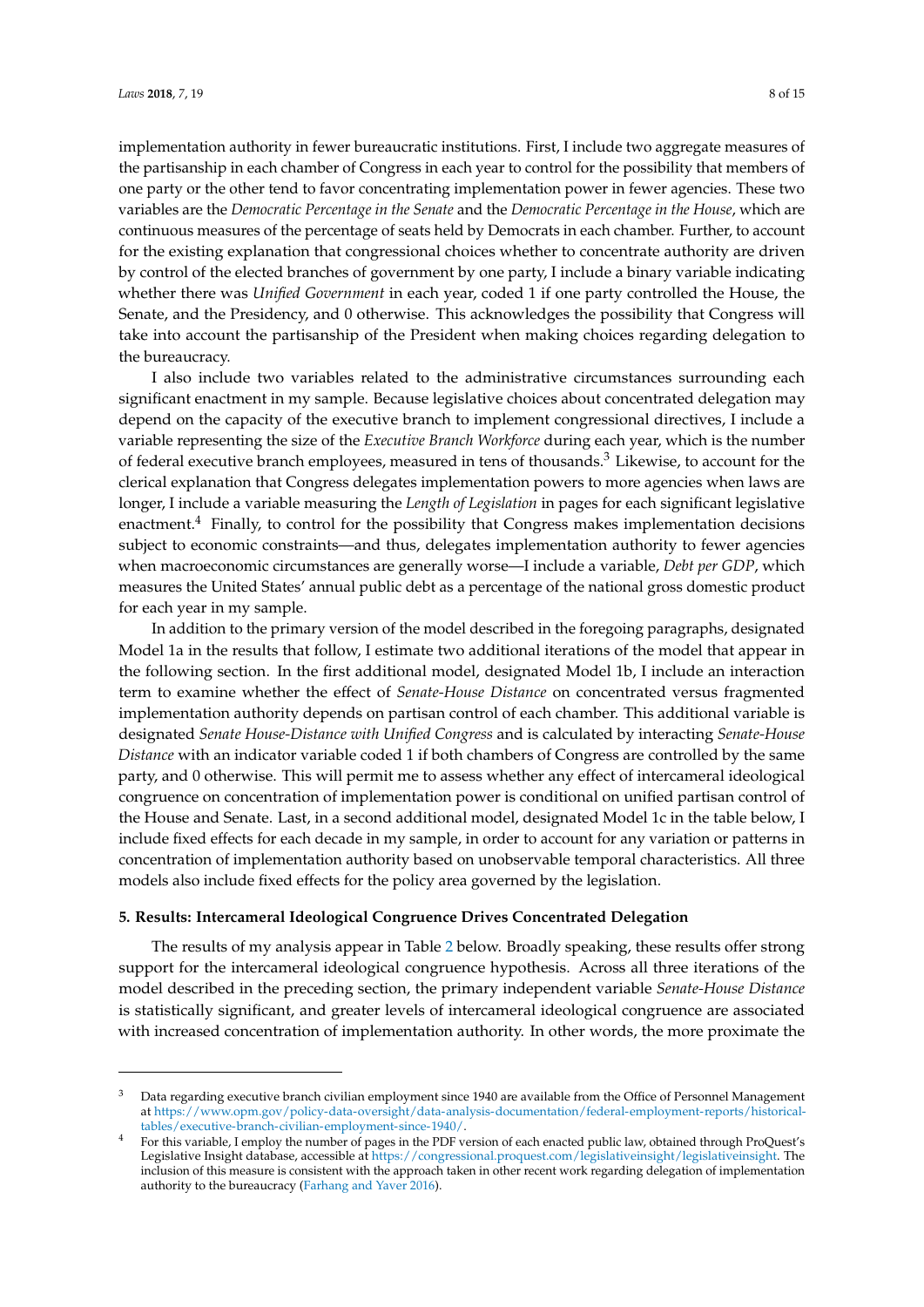ideological preferences of pivotal legislators in the Senate and the House, the fewer agencies receiving delegated implementation authority from legislation enacted by such Congress.

In the primary model (designated 1a in Table [2\)](#page-9-0), greater values of *Senate-House Distance* are associated with increases in the estimated number of agencies to which Congress has delegated implementation authority when drafting legislation. This central result is robust to a number of alternative specifications of this primary model, including Model 1b—in which I estimate the effects of *Senate-House Distance* on concentrated delegation for conditions of divided and unified control of Congress separately—and Model 1c—in which I include fixed effects at the decade level to account for unobservable temporal circumstances that might impact delegation choices in Congress.<sup>5</sup> Not only is there a statistically discernible association between *Senate-House Distance* and *Number of Agencies with Implementation Authority* across all three specifications presented here, the results in Model 1b suggest that the tendency for Congress to concentrate implementation authority in fewer agencies given conditions of ideological congruence between pivotal members of the Senate and House holds no matter whether there is unified or divided control of Congress. Although the delegatory consequences of ideological congruity may be diminished under conditions of a unified legislature since the magnitude of the effect for *Senate-House Distance with Unified Congress* is smaller than for *Senate-House Distance* (which in Model 1b serves to estimate the effect of intercameral ideological proximity given divided party control of Congress because of the interaction term), this nevertheless suggests that the distribution of ideologies among members of Congress has an impact on the manner in which implementation authority is delegated across agencies independent of whether there is unified control of the executive and legislative branches. In Table [A1](#page-11-0) in the Appendix [A,](#page-11-1) I estimate the same models that appear in the text without policy area fixed effects, and the results are substantively comparable in direction and magnitude.

The association between *Senate-House Distance* and the concentration of delegated authority is further illustrated in Figure [1.](#page-9-1) The figure is based on the results from Model 1a and displays the estimated *Number of Agencies with Implementation Authority* given a range of values in ideological distance between pivotal members of the Senate and House. The results suggest that intercameral ideological proximity is an important factor in predicting the concentration or fragmentation of implementation authority delegated to the bureaucracy in federal statutes. For example, based on these results, moving from a value one and a half standard deviations below the mean (0.12) to a value one and a half standard deviations above the mean (0.42) for *Senate-House Distance*, the estimated number of agencies receiving delegated authority moves from 3.96 to 6.31. The results suggest that all else equal, congressional management of structuring implementation powers among bureaucratic institutions is strongly associated with the distribution of ideological preferences within Congress.

<sup>5</sup> In the Appendix [A,](#page-11-1) I estimate two additional iterations of Model 1a from Table [2,](#page-9-0) designated Models A4 and A5 and without policy area fixed effects, and one additional version of Model 1b, designated Model A6. In Model A4, I re-estimate Model 1a but with continuous, ideology-based control variables in place of *Democratic Percentage in Senate* and *Democratic Percentage in House*. In Model A5, I re-estimate Model 1b but with binary measures of party control for both chambers in place of those variables. In Model A6, I re-estimate Model 1b but also including the time fixed effects used in Model 1c in Table [2.](#page-9-0) The results of these supplementary analyses are comparable with those presented in the text.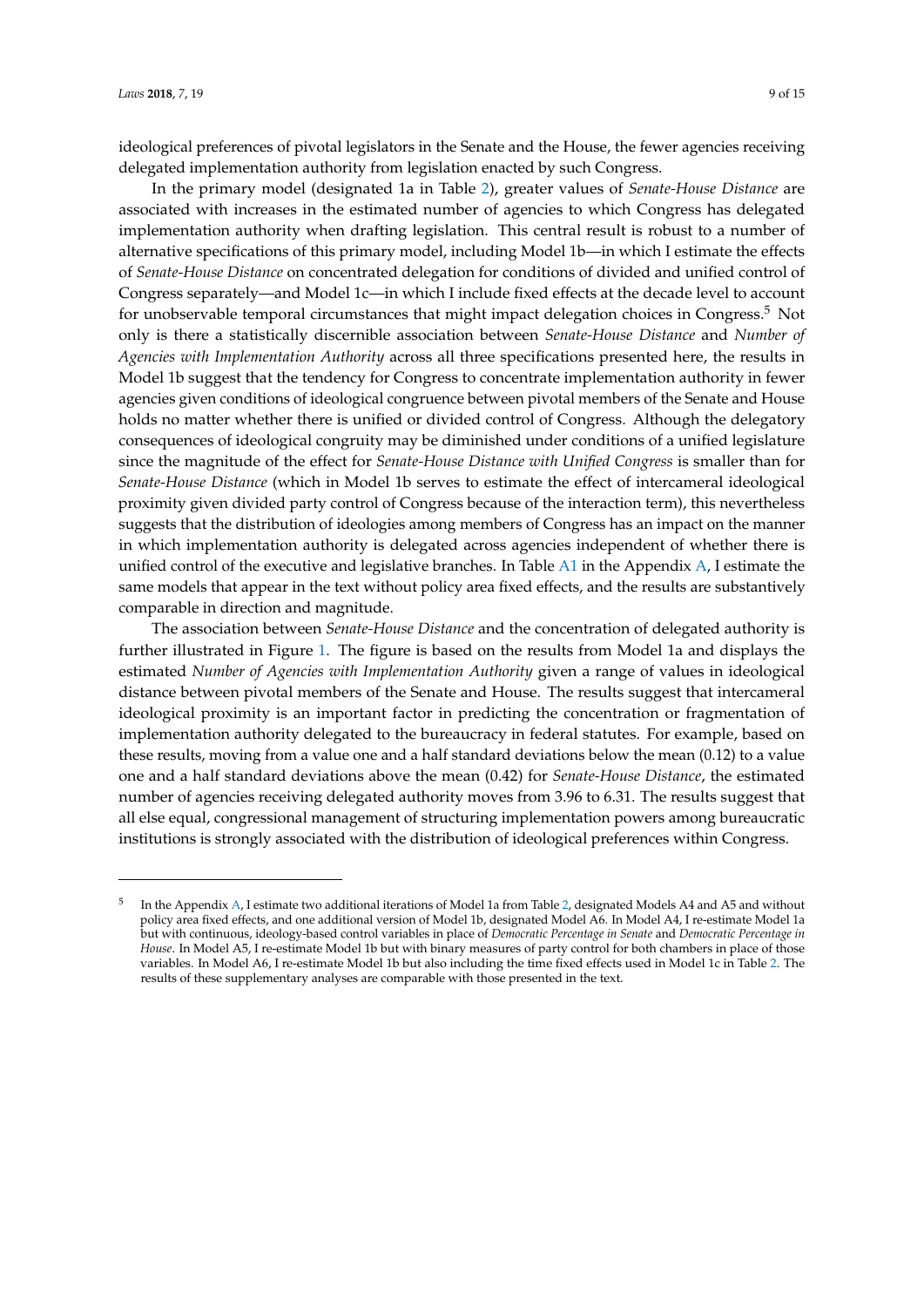| <b>Independent Variables</b>                   | Model 1a (Primary Model)<br>$Coef.$ $(r.s.e.)$ | Model 1b (Includes<br>Conditional Indep. Variable)<br>Coef. (r.s.e.) | Model 1c (with Time Fixed<br>Effects $)$<br>Coef. (r.s.e.) |
|------------------------------------------------|------------------------------------------------|----------------------------------------------------------------------|------------------------------------------------------------|
| Senate-House Distance                          | $1.556(0.552)$ ***                             | $1.369(0.632)$ **                                                    | $1.956(1.185)$ **                                          |
| Senate-House Distance with<br>Unified Congress |                                                | 0.448(0.464)                                                         |                                                            |
| Democratic Percentage in Senate                | $-2.916(1.320)$ **                             | $-2.985(1.344)$ **                                                   | $-1.736(1.961)$                                            |
| Democratic Percentage in House                 | $3.246(1.223)$ ***                             | $3.369(1.213)$ ***                                                   | 1.146 (1.387)                                              |
| Unified Government                             | $-0.133(0.091)$ *                              | $-0.163(0.103)$ *                                                    | $-0.052(0.101)$                                            |
| Executive Branch Workforce                     | $0.008(0.003)$ **                              | $0.008(0.003)$ ***                                                   | $-0.002(0.004)$                                            |
| Length of Legislation                          | $0.002(0.000)$ ***                             | $0.002(0.000)$ ***                                                   | $0.002(0.000)$ ***                                         |
| Debt per GDP                                   | $-0.015(0.024)$                                | $-0.007(0.026)$                                                      | 0.056(0.047)                                               |
| Constant                                       | $-0.406(0.626)$                                | $-0.658(0.611)$                                                      | $-0.189(1.641)$                                            |
| $\chi^2$                                       | 293.21                                         | 296.92                                                               | 298.75                                                     |
| N                                              | 386                                            | 386                                                                  | 386                                                        |

<span id="page-9-0"></span>Table 2. Intercameral Ideological Congruence and Concentrated Delegation, 1947-2012. Dependent  $variable:$  Number of Agencies with Implementation Authority. **Coef. (r.s.e.)**

\*\*\*  $p \le 0.01$ ; \*\*  $p \le 0.05$ ; \*  $p \le 0.10$ ; all one-tailed tests except Democratic Percentage in Senate and Democratic Percentage *in House*. ^ Policy area and time fixed effects excluded from the table in the interest of space.

<span id="page-9-1"></span>

**Figure 1.** Intercameral ideological proximity and concentrated delegation. **Figure 1.** Intercameral ideological proximity and concentrated delegation.

A number of the other independent variables accounting for the tendency of Congress to A number of the other independent variables accounting for the tendency of Congress to concentrate or fragment implementation authority are statistically significant. For example, in concentrate or fragment implementation authority are statistically significant. For example, in Models 1a and 1b, increases in the size of the executive branch workforce and the length of enacted legislation are associated with delegation to a greater number of agencies. This association between the number of executive branch employees and concentrated delegation, however, vanishes entirely upon the inclusion of decade fixed effects, suggesting that the size of the executive workforce is correlated with some unobserved temporal characteristics operating in the background of this analysis. There is also a strong relationship between the percentage of Democrats in each chamber of Congress and delegation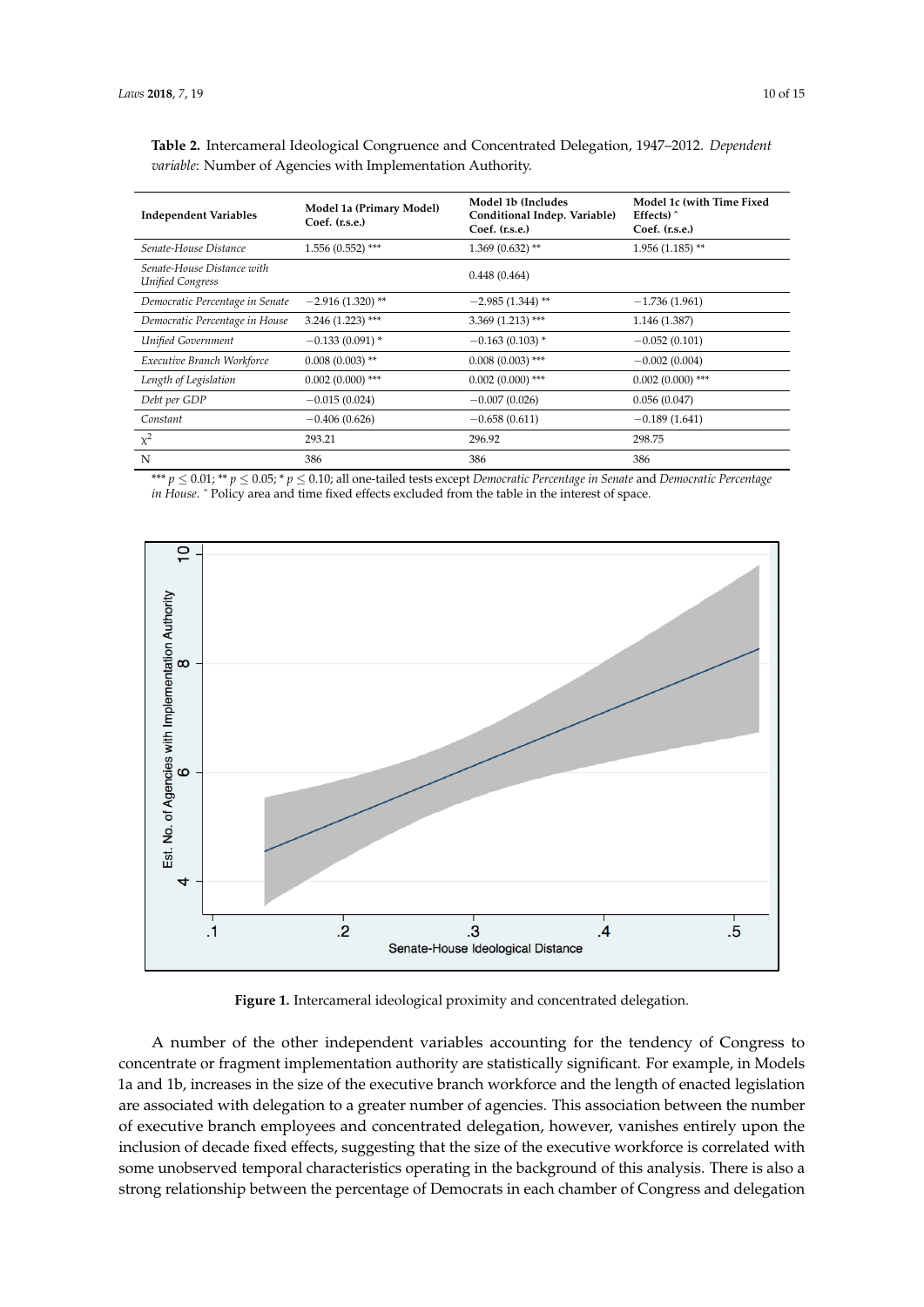outcomes, although the effects move in different directions in the Senate versus the House. This is likely related to ideological heterogeneity among party caucuses over the time period covered in my sample. Perhaps more importantly, the categorical variable *Unified Government* is only significantly associated with concentration or fragmentation in Model 1b, but otherwise fails to attain statistical significance. In Model 1b, the results do suggest there is a weak association between the existence of unified government and concentration of implementation authority in the bureaucracy. My findings imply, however, that the effects of unified government on concentrated delegation among the 386 statutes in my sample are attenuated to near imperceptibility once I control for other political and administrative factors including but not limited to intercameral ideological proximity. In general, the results suggest that intra-congressional ideological dynamics are brought to bear on the distribution of delegated authority across bureaucratic institutions independent of other political and administrative determinants of concentration and fragmentation.

#### **6. Conclusions**

This article continues a strand of scholarship examining the causes of concentrated implementation authority in federal policy-making, and represents the first work to consider how ideological proximity between the chambers of Congress impacts the concentration of enforcement power in fewer national administrative agencies.

My theory and findings suggest a number of fruitful avenues for future research regarding the causes and consequences of concentrated implementation power. For example, if the congressional intent in concentrating authority in fewer agencies under conditions of intercameral ideological proximity is indeed motivated by a desire to see policy enacted with minimal agency loss, is this approach effective? Despite some challenging issues regarding metrics of bureaucratic outputs and their relationship to congressional aims, investigation into the subject might consider whether policies enforced by fewer administrative agencies are indeed implemented in a way more consistent with the preferences of pivotal members of the House and Senate. Likewise, further consideration of the subject should do its best to take into account the variegation of policy types for which Congress and the federal bureaucracy are responsible. Future research might, for instance, employ measures of agency ideology to see if there exists administrative resistance to the directives expressed in legislative delegations of authority, and to establish whether members of Congress take actual or perceived agency preferences into account when making choices about the distribution of delegated implementation power. It would also behoove future scholars to take into account certain textual and rhetorical characteristics of legislation that delegates implementation authority to the bureaucracy. Perhaps even employing innovative techniques such as automated content analysis and other tools generally borrowed from computational linguistics, subsequent consideration of congressional delegation choices would do well to examine the textual mechanics by which Congress delegates implementation powers in policy design to the bureaucracy—namely, by providing answers to questions regarding whether the length of text delegating authority is associated with expansions in the scope of administrative powers, and how legislators structuring delegation to the bureaucracy employ certain linguistic features to place constraints on administrative implementation capacity. Last, future scholars would do well to employ a research design to examine questions of delegation to the bureaucracy that is equipped to take into account agency-level factors that may impact delegatory choices among legislators. Namely, future work could consider how delegation choices are associated with the range and types of bureaucratic institutions available to receive delegated implementation authority from Congress.

The prevailing normative criticism of bureaucratic governance is that an accountability deficit results in the divorce of policy outcomes from popular preferences. If, so the argument goes, the people elect legislators to design policies that reflect their own preferences, then unilateral alterations made to congressional enactments by unelected bureaucrats represent a subversion of the democratic will. Hollowed out or not, however, the administrative state is here to stay in one form or another, and as a result, the implementation of federal statutes will continue to rely on satisfactory performance from a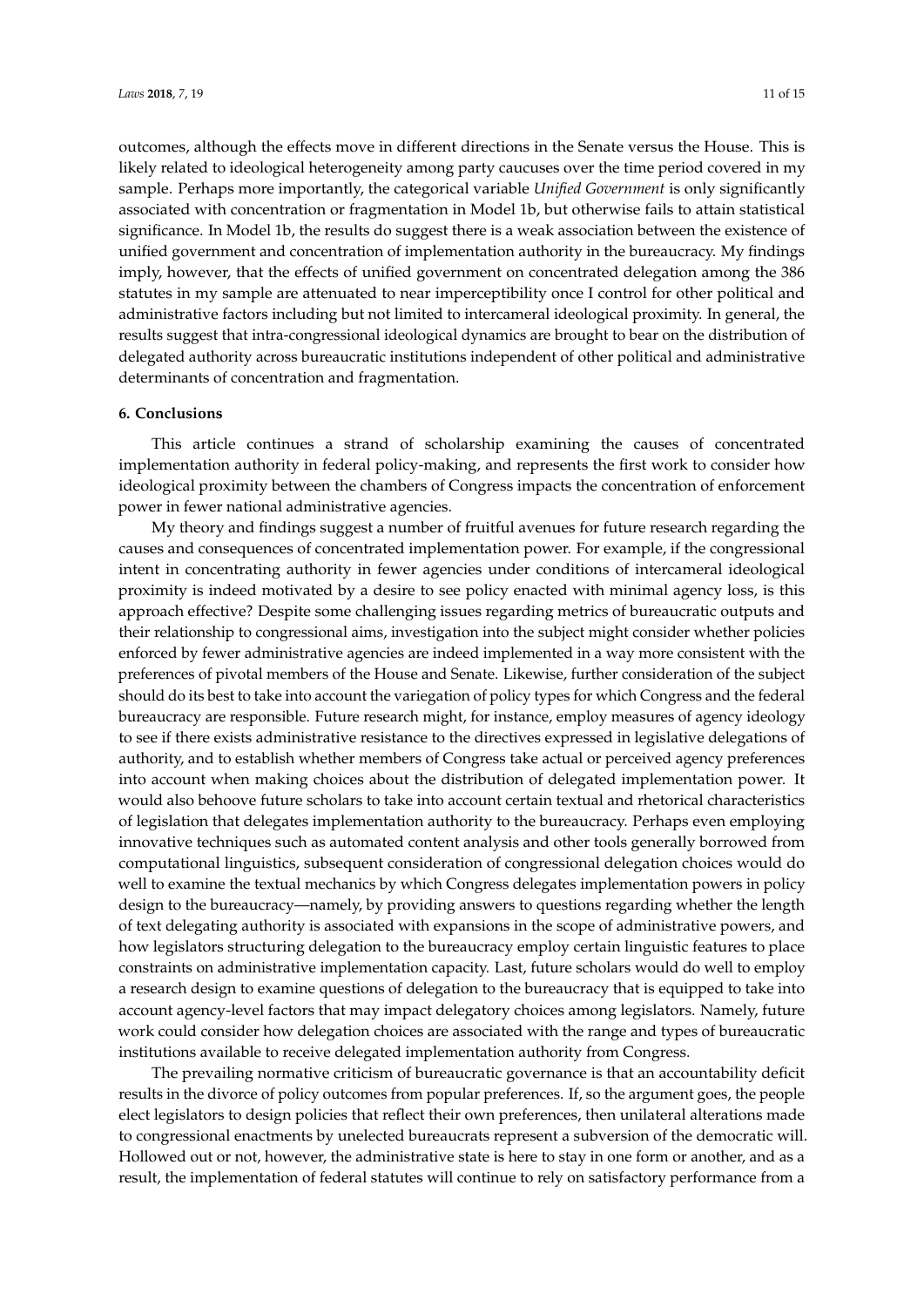cooperative (or coerced) bureaucracy. One manner in which legislators can circumvent the problem of agency loss is to distribute implementation powers among fewer bureaucratic institutions, and my findings indicate such concentrations of authority are more common given ideological congruity between the two chambers of a bicameral legislature. This suggests legislative attention to ex ante choices regarding delegation to the bureaucracy, and implies the need to continue examining the relationship between bureaucratic authority and legislative design.

**Conflicts of Interest:** The author declares no conflict of interest.

#### <span id="page-11-1"></span>**Appendix A. All Their Eggs in One Basket?**

On page 8 of the text, I report that I re-estimate the three models (1a, 1b, and 1c) appearing in the manuscript but exclude the policy area fixed effects included in Table [2.](#page-9-0) The results of these ancillary analyses appear in Table [A1](#page-11-0) below, and are substantively comparable to those presented in the main text.

<span id="page-11-0"></span>**Table A1.** Intercameral Ideological Congruence and Concentrated Delegation, 1947–2012. *Dependent variable*: Number of Agencies with Implementation Authority.

| <b>Independent Variables</b>                          | Model A1 (Primary Model)<br>Coef. (r.s.e.) | Model A2 (Includes<br>Conditional Indep. Variable)<br>$Coef.$ $(r.s.e.)$ | Model A3 (with Time Fixed<br>Effects $)$<br>Coef. (r.s.e.) |
|-------------------------------------------------------|--------------------------------------------|--------------------------------------------------------------------------|------------------------------------------------------------|
| Senate-House Distance                                 | $1.411(0.535)$ ***                         | $1.160(0.623)$ **                                                        | $1.894(1.228)$ *                                           |
| Senate-House Distance with<br><b>Unified Congress</b> |                                            | $0.773(0.495)$ *                                                         |                                                            |
| Democratic Percentage in Senate                       | $-3.174(1.357)$ **                         | $-3.260(1.412)$ **                                                       | $-1.644(2.137)$                                            |
| Democratic Percentage in House                        | $3.496(1.312)$ ***                         | 3.714 (1.301)***                                                         | 1.355(1.535)                                               |
| Unified Government                                    | $-0.098(0.089)$                            | $-0.158(0.103)$ *                                                        | $-0.024(0.103)$                                            |
| Executive Branch Workforce                            | $0.009(0.003)$ ***                         | $0.009(0.003)$ **                                                        | 0.000(0.004)                                               |
| Length of Legislation                                 | $0.002$ (0.000) ***                        | $0.002(0.000)$ ***                                                       | $0.002(0.000)$ ***                                         |
| Debt per GDP                                          | $-0.025(0.026)$                            | $-0.010(0.028)$                                                          | 0.043(0.051)                                               |
| Constant                                              | $-0.365(0.671)$                            | $-0.823(0.611)$                                                          | $-0.459(1.717)$                                            |
| $\chi^2$                                              | 189.61                                     | 213.88                                                                   | 192.66                                                     |
| N                                                     | 386                                        | 386                                                                      | 386                                                        |

\*\*\* *p* ≤ 0.01; \*\* *p* ≤ 0.05; \* *p* ≤ 0.10; all one-tailed tests except *Democratic Percentage in Senate* and *Democratic Percentage in House*. ˆ Time fixed effects excluded from the table in the interest of space.

### Model A4. Replication of Model 1a with Ideological Control Variables

In endnote 5, referring to material on page 9 of the text, I report that I estimated an additional version of Model 1a from the text in which I account for the possibility that it might be the ideological environment in Congress, broadly, that determines whether delegation authority is more or less concentrated, rather than the partisan composition of each chamber. In this additional model, in place of the variables *Democratic Percentage in Senate* and *Democratic Percentage in House*, I include instead two other variables: the first indicates the ideology of the *Senate Pivot*—that is, the DW-NOMINATE score of the Senate filibuster pivot less ideologically proximate from the House median than the other—while the second indicates the DW-NOMINATE score for the *House Median*. For these measures, lower values are more liberal while higher values are more conservative Just as when calculating the main independent variable, *Senate-House Distance*, and as noted in endnote 2 from the text, the relevant senator changes over time as the filibuster rules changed.

The following Table [A2](#page-12-0) contains the results from Model A4, which is the exact same as Model 1a in the text other than that *Senate Pivot* and *House Median* replace *Democratic Percentage in Senate* and *Democratic Percentage in House*, respectively, and Model A4 does not include policy area fixed effects.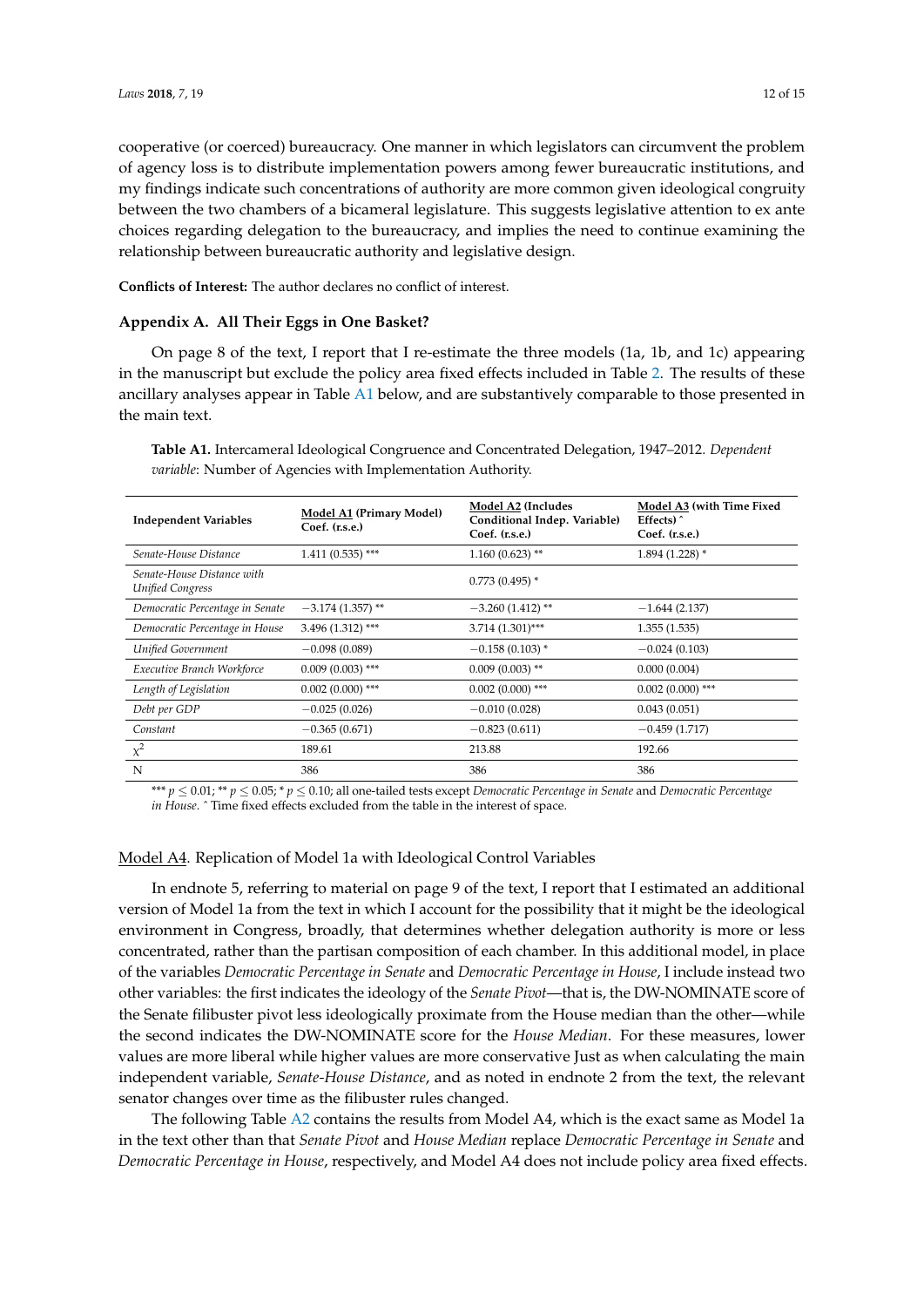As in the text, I report a statistically discernible (if more weakly so) association between intercameral ideological congruence and concentrated delegation.

<span id="page-12-0"></span>**Table A2.** Intercameral Ideological Congruence and Concentrated Delegation (with ideological control variables).

| <b>Independent Variables</b> | Coef. (r.s.e.)        |
|------------------------------|-----------------------|
| Senate-House Distance        | $0.829(0.617)$ *      |
| Senate Pivot                 | $0.996(0.322)$ ***    |
| House Median                 | $-0.881(0.340)$ ***   |
| Unified Government           | 0.097(0.083)          |
| Executive Branch Workforce   | $0.012(0.003)$ ***    |
| Length of Legislation        | $0.002$ $(0.000)$ *** |
| Debt per GDP                 | $-0.066(0.031)$ **    |
| Constant                     | 0.400(0.500)          |
| $x^2$                        | 207.25                |
| N                            | 386                   |

\*\*\* *p* ≤ 0.01; \*\* *p* ≤ 0.05; \* *p* ≤ 0.10; all one-tailed tests except *Senate Pivot* and *House Median*.

Model A5: Replication of Model 1a with Binary Control Variables

In endnote 5, referring to material on page 9 of the text, I report that I estimated an additional version of Model 1a from the text in which I control for the possibility that the relevant measure of partisan control in Congress is binary rather than continuous—i.e., that it matters for estimating concentrated delegation authority which party controls each chamber, but not necessarily by what margin. In Model A5, whose results appear in Table [A3](#page-12-1) below, I include binary variables for whether there was a Democratic Senate (coded 1 if there was a Democratic majority in the Senate, and 0 otherwise) and whether there was a Democratic House (coded 1 if there was a Democratic majority in the House, and 0 otherwise) in place of Democratic Percentage in Senate and Democratic Percentage in House. The results are comparable to those presented in the text.

<span id="page-12-1"></span>**Table A3.** Intercameral Ideological Congruence and Concentrated Delegation (with binary control variables).

| <b>Independent Variables</b> | Coef. (r.s.e.)        |  |
|------------------------------|-----------------------|--|
| Senate-House Distance        | $0.825(0.567)$ *      |  |
| Democratic Senate            | $-0.479(0.166)$ ***   |  |
| Democratic House             | 0.292(0.190)          |  |
| Unified Government           | $-0.158(0.085)$ **    |  |
| Executive Branch Workforce   | $0.008(0.003)$ ***    |  |
| Length of Legislation        | $0.002$ $(0.000)$ *** |  |
| Debt per GDP                 | $-0.006(0.025)$       |  |
| Constant                     | $-0.113(0.469)$       |  |
| $x^2$                        | 169.98                |  |
| N                            | 386                   |  |
|                              |                       |  |

\*\*\* *p* ≤ 0.01; \*\* *p* ≤ 0.05; \* *p* ≤ 0.10; all one-tailed tests except *Democratic Senate* and *Democratic House*.

Model A6: Replication of Model 1b with Time Fixed Effects

In endnote 5, referring to material on page 9 of the text, I report that I estimated an additional version of Model 1b from the text—which includes an additional interaction term to measure intercameral ideological distance during times of unified and divided government separately—in which I also include time fixed effects at the decade level. Otherwise, Model A6, whose results appear in Table [A4](#page-13-20) below, is specified identically to Model 1b other than excluding policy area fixed effects. The results are substantively comparable to those in the text, and continue to reflect an association between intercameral ideological proximity and concentrated delegation.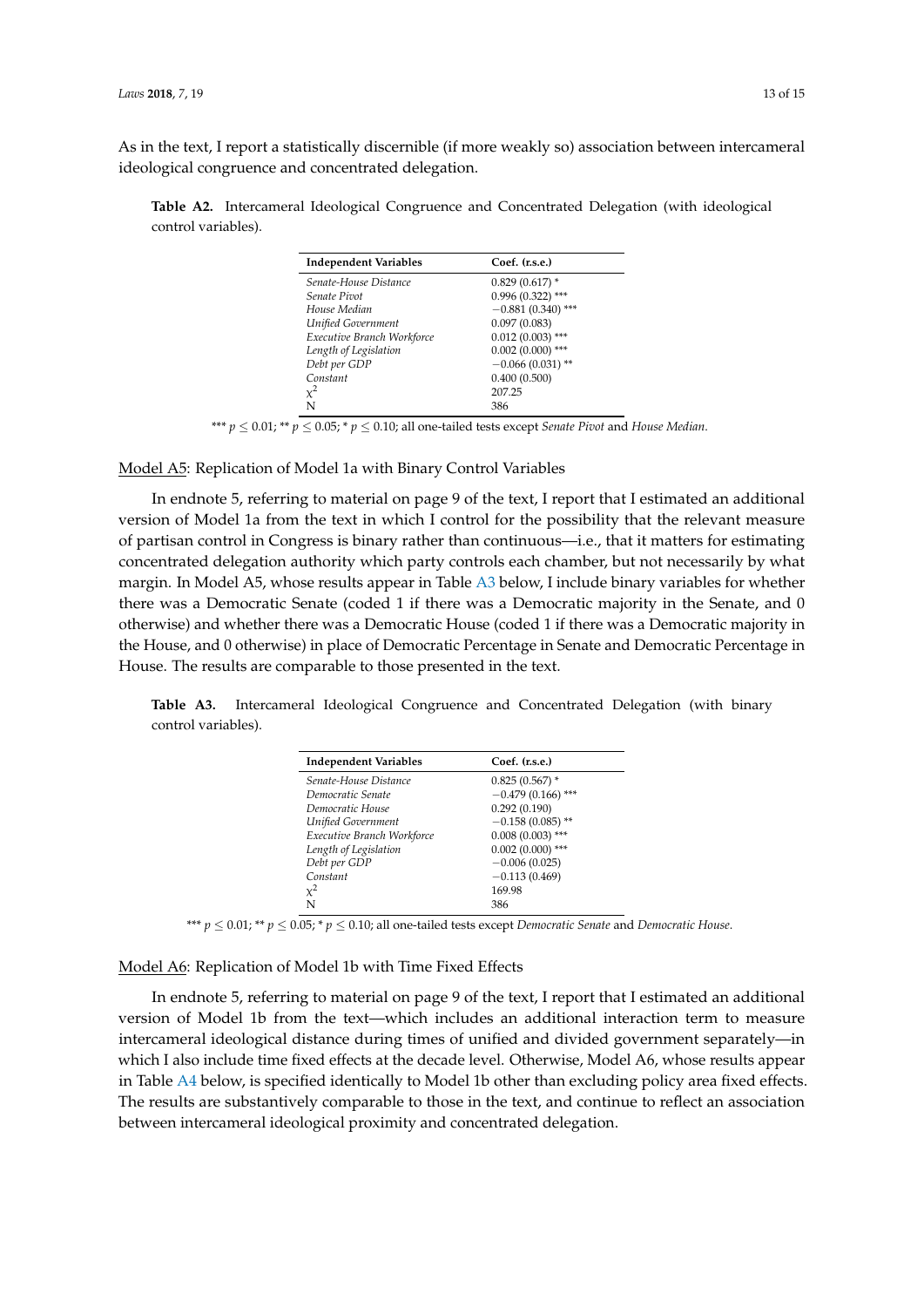<span id="page-13-20"></span>**Table A4.** Intercameral Ideological Congruence and Concentrated Delegation (with interaction term and time fixed effects) ˆ.

| Coef. (r.s.e.)     |
|--------------------|
| $0.829(0.617)$ *   |
| $0.951(0.493)$ **  |
| $-2.138(1.986)$    |
| 1.714 (1.430)      |
| $-0.091(0.109)$    |
| $-0.000(0.004)$    |
| $0.002(0.000)$ *** |
| 0.062(0.051)       |
| $-0.576(1.666)$    |
| 221.56             |
| 386                |
|                    |

\*\*\* *p* ≤ 0.01; \*\* *p* ≤ 0.05; \* *p* ≤ 0.10; all one-tailed tests except *Democratic Percentage in Senate* and *Democratic Percentage in House*. ˆ Time fixed effects excluded from the table in the interest of space.

#### **References**

- <span id="page-13-0"></span>Balla, Steven J. 1998. Administrative Procedures and Political Control of the Bureaucracy. *American Political Science Review* 92: 663–73. [\[CrossRef\]](http://dx.doi.org/10.2307/2585488)
- <span id="page-13-1"></span>Balla, Steven J., and John R. Wright. 2001. Interest Groups, Advisory Committees, and Congressional Control of the Bureaucracy. *American Journal of Political Science* 45: 799–812. [\[CrossRef\]](http://dx.doi.org/10.2307/2669325)
- <span id="page-13-9"></span>Barnes, Jeb. 2007. Bringing the Courts Back In Interbranch Perspectives on the Role of Courts in American Politics and Policy Making. *Annual Review of Political Science* 10: 25–43. [\[CrossRef\]](http://dx.doi.org/10.1146/annurev.polisci.10.080505.101210)
- <span id="page-13-3"></span>Bawn, Kathleen. 1995. Political Control versus Expertise: Congressional Choices about Administrative Procedures. *American Political Science Review* 89: 62–73. [\[CrossRef\]](http://dx.doi.org/10.2307/2083075)
- <span id="page-13-4"></span>Bawn, Kathleen. 1997. Choosing Strategies to Control the Bureaucracy: Statutory Constraints, Oversight, and the Committee System. *Journal of Law, Economics, and Organization* 13: 101–26. [\[CrossRef\]](http://dx.doi.org/10.1093/oxfordjournals.jleo.a023375)
- <span id="page-13-14"></span>Bendor, Jonathan, and Adam Meirowitz. 2004. Spatial Models of Delegation. *American Political Science Review* 98: 293–310. [\[CrossRef\]](http://dx.doi.org/10.1017/S0003055404001157)
- <span id="page-13-5"></span>Bertelli, Anthony, and Christian R. Grose. 2011. The Lengthened Shadow of another Institution? Ideal Point Estimates for the Executive Branch and Congress. *American Journal of Political Science* 55: 767–81. [\[CrossRef\]](http://dx.doi.org/10.1111/j.1540-5907.2011.00527.x)
- <span id="page-13-15"></span>Callander, Steven, and Keith Krehbiel. 2014. Gridlock and Delegation in a Changing World. *American Journal of Political Science* 58: 819–34. [\[CrossRef\]](http://dx.doi.org/10.1111/ajps.12105)
- <span id="page-13-17"></span>Carpenter, Daniel P. 1996. Adaptive Signal Processing, Hierarchy, and Budgetary Control in Federal Regulation. *American Political Science Review* 90: 283–302. [\[CrossRef\]](http://dx.doi.org/10.2307/2082885)
- <span id="page-13-19"></span>Coxe, Stefany, Stephen G. West, and Leona S. Aiken. 2009. The Analysis of Count Data: A Gentle Introduction to Poisson Regression and its Alternatives. *Journal of Personality Assessment* 91: 121–36. [\[CrossRef\]](http://dx.doi.org/10.1080/00223890802634175) [\[PubMed\]](http://www.ncbi.nlm.nih.gov/pubmed/19205933)
- <span id="page-13-12"></span>DeShazo, J. R., and Jody Freeman. 2003. Competition to Control Delegated Power. *Texas Law Review* 81: 1443–519.
- <span id="page-13-2"></span>Epstein, David, and Sharyn O'Halloran. 1999. *Delegating Powers: A Transaction Cost Politics Approach to Policy Making under Separate Powers*. New York: Cambridge University Press.
- <span id="page-13-18"></span>Farhang, Sean, and Miranda Yaver. 2016. Divided Government and the Fragmentation of American Law. *American Journal of Political Science* 60: 401–17. [\[CrossRef\]](http://dx.doi.org/10.1111/ajps.12188)
- <span id="page-13-13"></span><span id="page-13-10"></span>Fenno, Richard. 1966. *Power of the Purse*. Boston: Little, Brown.
- Fox, Justin, and Stuart V. Jordan. 2011. Delegation and Accountability. *Journal of Politics* 73: 831–44. [\[CrossRef\]](http://dx.doi.org/10.1017/S0022381611000491)

<span id="page-13-11"></span>Frug, Gerald. 1984. The Ideology of Bureaucracy in American Law. *Harvard Law Review* 97: 1276–388. [\[CrossRef\]](http://dx.doi.org/10.2307/1340969)

- <span id="page-13-6"></span>Hammond, Thomas, and Jack Knott. 1996. Who Controls the Bureaucracy?: Presidential Power, Congressional Dominance, Legal Constraints, and Bureaucratic Autonomy in a Model of Multi-Institutional Policy-Making. *Journal of Law, Economics, and Organization* 12: 119–66. [\[CrossRef\]](http://dx.doi.org/10.1093/oxfordjournals.jleo.a023355)
- <span id="page-13-8"></span>Hill, Larry B. 1991. Who Governs the American Administrative State? A Bureaucratic-Centered Image of Governance. *Journal of Public Administration Research and Theory* 1: 261–94.
- <span id="page-13-16"></span>Holmstrom, Bengt, and Paul Milgrom. 1991. Multitask Principal-Agent Analyses: Incentive Contracts, Asset Ownership, and Job Design. *Journal of Law, Economics & Organization* 7: 24–52.
- <span id="page-13-7"></span>Krehbiel, Keith. 1998. *Pivotal Politics: A Theory of U.S. Lawmaking*. Chicago: University of Chicago Press.